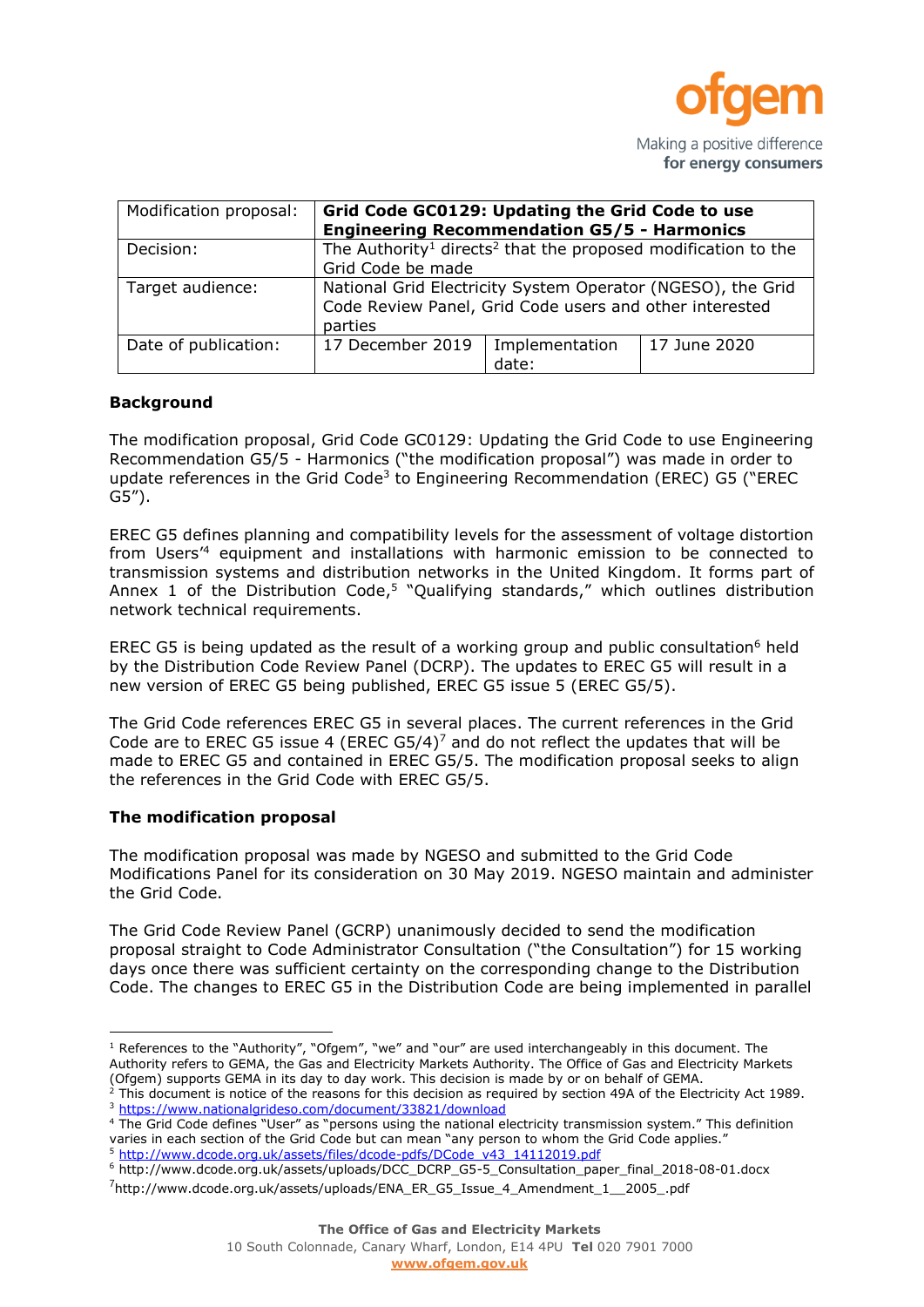to the modification proposal. <sup>8</sup> The only response to the Consultation agreed that the modification proposal better facilitates Grid Code objectives (i) and (iii).

The GCRP recommend the implementation of the modification proposal to update the references in the Grid Code to EREC G5, in order to align the Grid Code with new requirements contained in EREC G5/5. It is also recommended that the text and diagrams in EREC G5/5 should not be duplicated in the Grid Code and that the Grid Code should only reference EREC G5/5.

The modification proposal will be implemented by reviewing the current baseline Grid Code for references to EREC G5/4 and Electromagnetic Capability Level. The modifications to the Grid Code are outlined below:

- Update the definition of "Electromagnetic Compatibility Level" to reference EREC G5 instead of EREC G5/4.
- Define "Engineering Recommendation G5" in the Grid Code glossary and re-direct this term to EREC G5/5.
- Update references to EREC G5 from EREC G5/4 in:
	- o Planning Code
		- Appendix C Technical and design criteria; Part 1 SHETL's technical and design criteria, item 6
		- Appendix C Technical and design criteria; Part 2 SPT's technical and design criteria, item 6
		- Appendix E Offshore transmission system and OTSDUW plant and apparatus technical and design criteria, item 3
		- o Connection Code
			- CC.6.1.5: Technical, design, and operational criteria voltage waveform quality.
		- o European Connection Conditions
			- ECC.6.1.5: Technical, design, and operational criteria voltage waveform quality.
		- o Operating Code No. 5
			- OC.5.5.4: Procedure for testing test and monitoring assessment

It is proposed that the modifications to the Grid Code should be implemented concurrently with the changes to EREC G5 and the Distribution Code. This will align the Great British (GB) framework and should lead to an efficient and coordinated solution.

### **Grid Code Review Panel recommendation**

On 12 November 2019, the GCRP issued a Final Modification Report (FMR) to the Authority. The FMR recommends replacing references to EREC G5/4 in the Grid Code with references to EREC G5.

The GCRP do not expect the modification proposal to impact consumers directly and no costs are foreseen in relation to its implementation.

### **Our decision**

 $\overline{a}$ 

<sup>8</sup> <http://www.dcode.org.uk/dcode-modifications/2019-modifications/>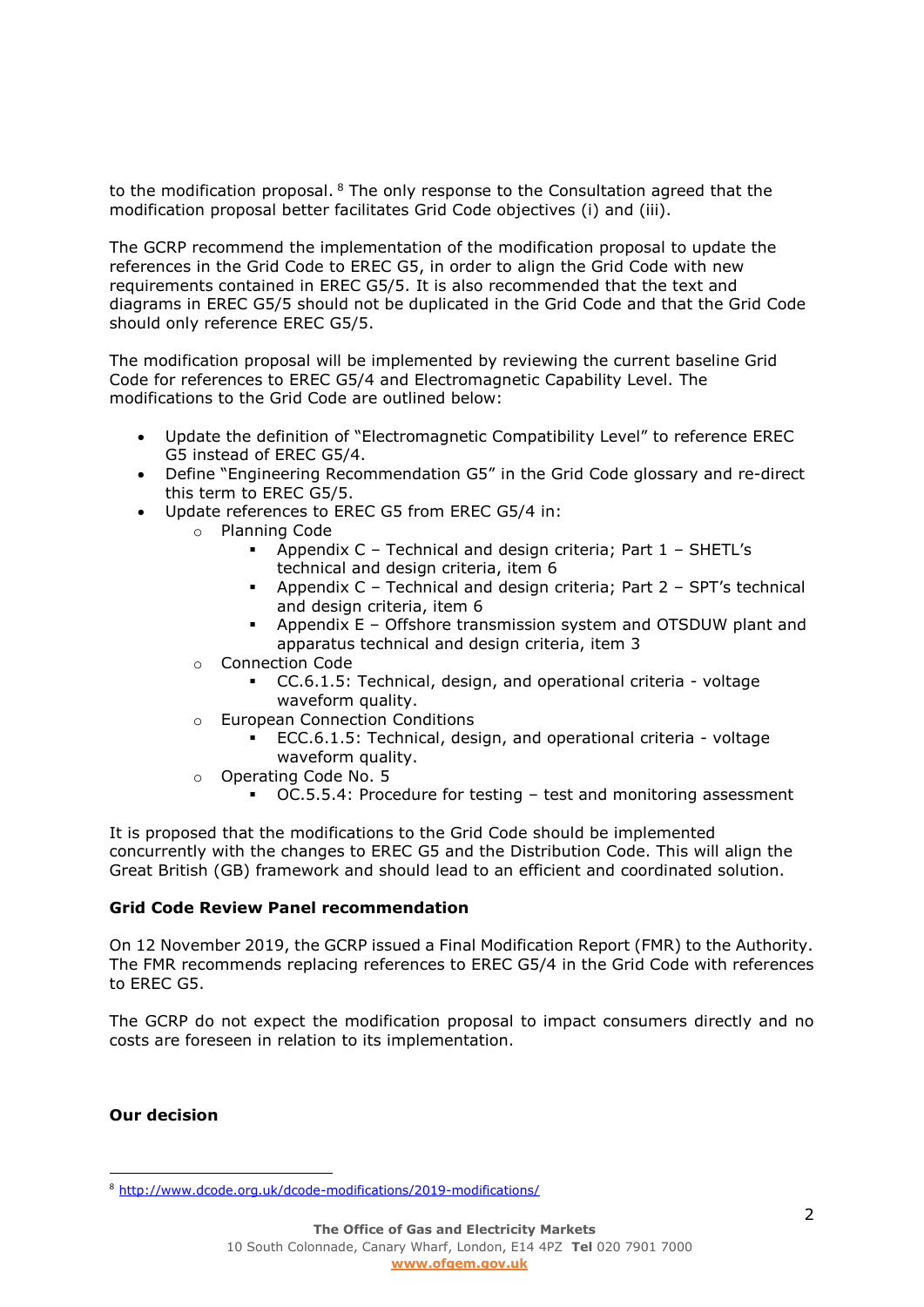We have considered the issues raised by the modification proposal as contained in the FMR. We have also taken into account the responses to the industry consultation on the modification proposal which are included in the FMR. 9 We have concluded that:

- implementation of the modification proposal will better facilitate the achievement of the objectives of the Grid Code; <sup>10</sup> and
- approving the modification proposal is consistent with our principal objective and statutory duties. 11

# **Reasons for our decision**

We consider that the modification proposal will better facilitate Grid Code objectives (i), (ii), (iii), and (v) and will have a neutral impact on all other objectives. Our view differs slightly from the GCRP's view in the FMR that only objectives (i) and (iii) will be better facilitated by the modification proposal.

# *(i) to permit the development, maintenance and operation of an efficient, coordinated and economical system for the transmission of electricity*

The modification proposal aligns requirements in the distribution and transmission codes. Standardising these requirements across voltage levels provides clear guidelines for connecting to and using the national electricity transmission system (NETS). In particular, updates to references to EREC G5 in the Planning Code promotes the development of a more efficient, coordinated, and economical transmission system.

For the reasons set out above, we consider that the modification proposal will better facilitate Grid Code objective (i).

### *(ii) to facilitate competition in the generation and supply of electricity (and without limiting the foregoing, to facilitate the national electricity transmission system being made available to persons authorised to supply or generate electricity on terms which neither prevent nor restrict competition in the supply or generation of electricity)*

The modification proposal aligns requirements in the distribution and transmission codes. Updated references to EREC G5 in the Connection Code and European Connection Conditions levels the playing field for connection costs by standardising requirements across voltage levels. This lowers barriers to entry for connecting to, and using, the electricity network and promotes competition in the generation and supply of electricity.

For the reasons set out above, we consider that the modification proposal will better facilitate Grid Code objective (ii).

*(iii) subject to sub-paragraphs (i) and (ii), to promote the security and efficiency of the electricity generation, transmission and distribution systems in the national electricity transmission system operator area taken as a whole*

 <sup>9</sup> Grid Code proposals, final reports and representations can be viewed on NGESO's website at: <http://www2.nationalgrid.com/UK/Industry-information/Electricity-codes/Grid-code/Modifications/>

 $10$  As set out in Standard Condition C14(1)(b) of the Electricity Transmission Licence, available at: <https://epr.ofgem.gov.uk/>

<sup>11</sup> The Authority's statutory duties are wider than matters which the Grid Code Panel Review must take into consideration and are detailed mainly in the Electricity Act 1989 as amended.